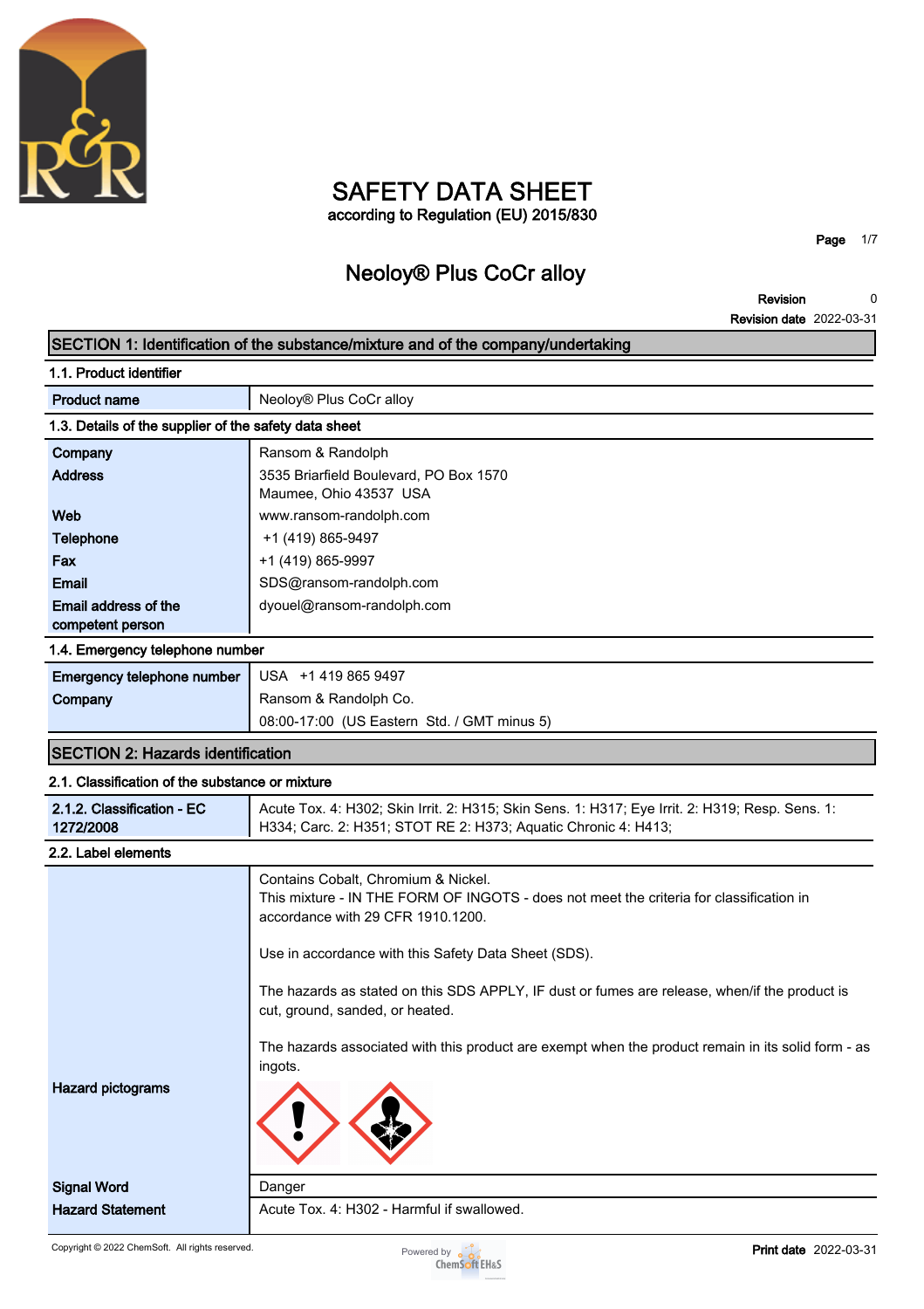**Revision Revision date 2022-03-31 0**

| 2.2. Label elements                                |                                                                                                  |
|----------------------------------------------------|--------------------------------------------------------------------------------------------------|
|                                                    | Skin Irrit. 2: H315 - Causes skin irritation.                                                    |
|                                                    | Skin Sens. 1: H317 - May cause an allergic skin reaction.                                        |
|                                                    | Eye Irrit. 2: H319 - Causes serious eye irritation.                                              |
|                                                    | Resp. Sens. 1: H334 - May cause allergy or asthma symptoms or breathing difficulties if inhaled. |
|                                                    | Carc. 2: H351 - Suspected of causing cancer inhalation.                                          |
|                                                    | STOT RE 2: H373 - May cause damage to organs (lungs) through prolonged or repeated exposure      |
|                                                    | inhalation.                                                                                      |
|                                                    | Aquatic Chronic 4: H413 - May cause long lasting harmful effects to aquatic life.                |
| <b>Precautionary Statement:</b>                    | Cobalt dust may form combustible dust concentratios in air,                                      |
| Prevention                                         | P201 - Obtain special instructions before use.                                                   |
|                                                    | P202 - Do not handle until all safety precautions have been read and understood.                 |
|                                                    | P260 - Do not breathe dust/fume/gas/mist/vapours/spray.                                          |
|                                                    | P261 - Avoid breathing dust/fume/gas/mist/vapours/spray.                                         |
|                                                    | P264 - Wash (hands) thoroughly after handling.                                                   |
|                                                    | P270 - Do no eat, drink or smoke when using this product.                                        |
|                                                    | P272 - Contaminated work clothing should not be allowed out of the workplace.                    |
|                                                    | P273 - Avoid release to the environment.                                                         |
|                                                    | P280 - Wear protective gloves/protective clothing/eye protection/face protection.                |
|                                                    | P284 - [In case of inadequate ventilation] wear respiratory protection.                          |
| <b>Precautionary Statement:</b>                    | P301+P312 - IF SWALLOWED: Call a POISON CENTER/doctor/ /if you feel unwell.                      |
| Response                                           | P302+P352 - IF ON SKIN: Wash with plenty of water/.                                              |
|                                                    | P304+P340 - IF INHALED: Remove person to fresh air and keep comfortable for breathing.           |
|                                                    | P305+P351+P338 - IF IN EYES: Rinse cautiously with water for several minutes. Remove contact     |
|                                                    | lenses, if present and easy to do. Continue rinsing.                                             |
|                                                    | P308+P313 - IF exposed or concerned: Get medical advice/attention.                               |
|                                                    | P314 - Get medical advice/attention if you feel unwell.                                          |
|                                                    | P321 - Specific treatment (see on this label).                                                   |
|                                                    | P330 - Rinse mouth.                                                                              |
|                                                    | P332+P313 - If skin irritation occurs: Get medical advice/attention.                             |
|                                                    | P333+P313 - If skin irritation or rash occurs: Get medical advice/attention.                     |
|                                                    | P337+P313 - If eye irritation persists: Get medical advice/attention.                            |
|                                                    | P342+P311 - If experiencing respiratory symptoms: Call a POISON CENTER/doctor/.                  |
| <b>Precautionary Statement:</b><br><b>Storage</b>  | P405 - Store locked up.                                                                          |
| <b>Precautionary Statement:</b><br><b>Disposal</b> | P501 - Dispose of contents/container to local and national regulations                           |

### **SECTION 3: Composition/information on ingredients**

**3.2. Mixtures**

#### **EC 1272/2008**

| <b>Chemical Name</b> | Index No.    | CAS No.   | EC No.    | <b>REACH Registration</b><br><b>Number</b> | Conc.<br>(% | Classification                                                     |
|----------------------|--------------|-----------|-----------|--------------------------------------------|-------------|--------------------------------------------------------------------|
| Cobalt (USA)         |              | 7440-48-4 |           |                                            |             | 60 - 70% EUH018; Skin Sens. 1: H317;<br>Resp. Sens. 1: H334; Carc. |
|                      |              |           |           |                                            |             | 2: H351; Aquatic Chronic 4:                                        |
|                      |              |           |           |                                            |             | H413;                                                              |
| Chromium             |              | 7440-47-3 |           |                                            |             | 20 - 30% Acute Tox. 4: H302; Acute                                 |
|                      |              |           |           |                                            |             | Tox. 4: H312; Skin Irrit. 2:                                       |
|                      |              |           |           |                                            |             | H315; Eye Irrit. 2: H319;                                          |
| Molybdenum           |              | 7439-98-7 |           |                                            | $1 - 10%$   |                                                                    |
| Nickel               | 028-002-00-7 | 7440-02-0 | 231-111-4 |                                            |             | 1 - 10% Carc. 2: H351; STOT RE 1:                                  |
|                      |              |           |           |                                            |             | H372; Skin Sens. 1: H317;                                          |
| Ferric iron          |              |           |           |                                            |             | 1 - 10% Skin Irrit. 2: H315; Eye Irrit. 2:                         |
|                      |              |           |           |                                            |             | H319; STOT SE 3: H335;                                             |
|                      |              |           |           |                                            |             |                                                                    |

### **SECTION 4: First aid measures**

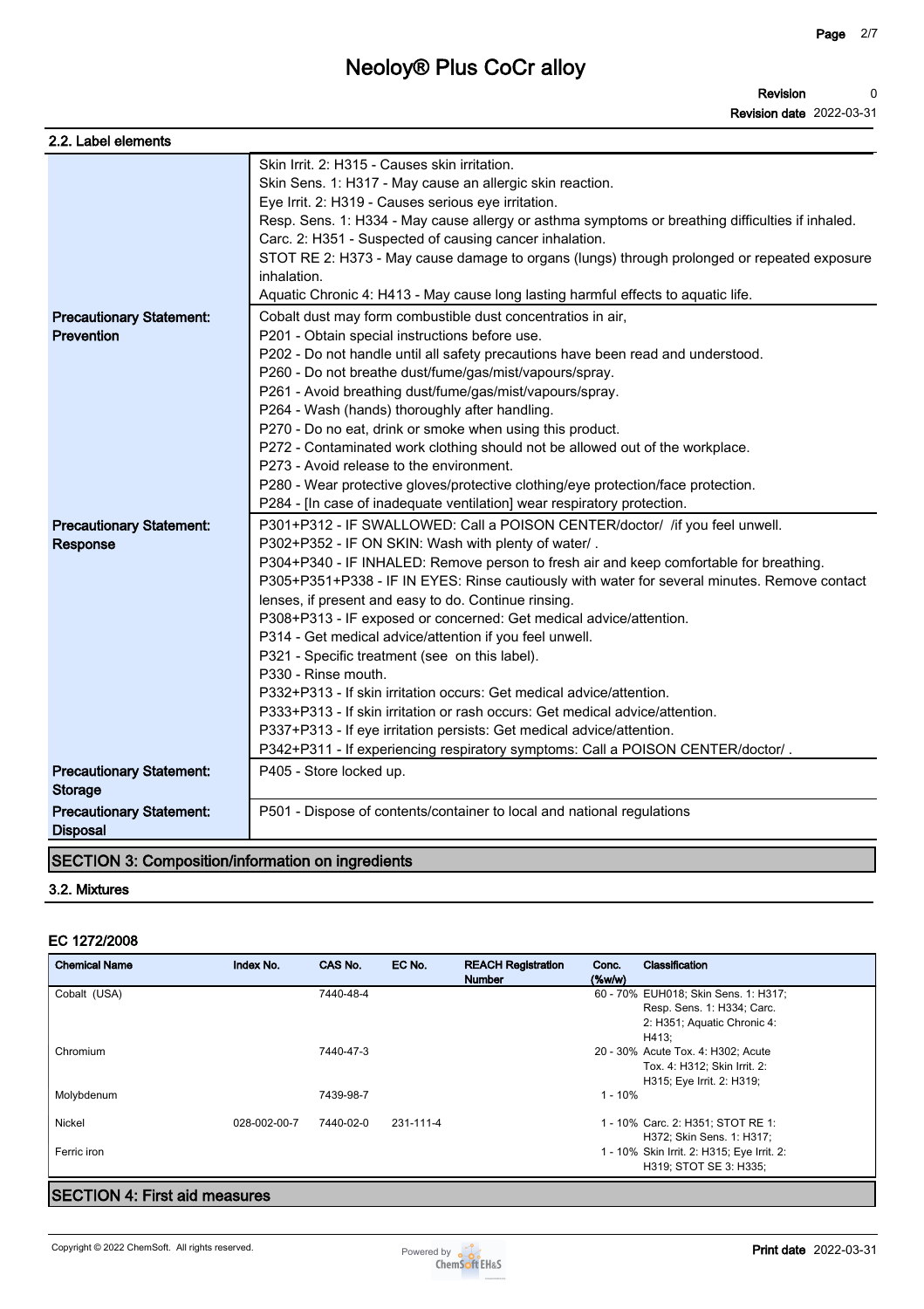**Revision Revision date 2022-03-31 0**

#### **4.1. Description of first aid measures**

| <b>Inhalation</b>                                                               | If experiencing respiratory symptoms: Call a POISON CENTER/doctor/ [], 800-222-1222. |  |  |
|---------------------------------------------------------------------------------|--------------------------------------------------------------------------------------|--|--|
|                                                                                 | Move the exposed person to fresh air.                                                |  |  |
| Eye contact                                                                     | Rinse immediately with plenty of water for 15 minutes holding the eyelids open.      |  |  |
| <b>Skin contact</b>                                                             | Wash off immediately with plenty of soap and water. Remove contaminated clothing.    |  |  |
| Ingestion                                                                       | Drink 1 to 2 glasses of water. DO NOT INDUCE VOMITING.                               |  |  |
|                                                                                 | 4.2. Most important symptoms and effects, both acute and delayed                     |  |  |
| <b>Inhalation</b>                                                               | May cause irritation to eyes and respiratory system.                                 |  |  |
| Eye contact                                                                     | May cause irritation to eyes.                                                        |  |  |
| <b>Skin contact</b>                                                             | May cause irritation to skin.                                                        |  |  |
| Ingestion                                                                       | May cause irritation to mucous membranes.                                            |  |  |
| 4.3. Indication of any immediate medical attention and special treatment needed |                                                                                      |  |  |
| Inhalation                                                                      | Seek medical attention.                                                              |  |  |
| Eye contact                                                                     | Seek medical attention.                                                              |  |  |
| <b>Skin contact</b>                                                             | Seek medical attention.                                                              |  |  |
| Ingestion                                                                       | Seek medical attention.                                                              |  |  |

#### **SECTION 5: Firefighting measures**

| 5.1. Extinguishing media                                   |                                                                                                                                                                                                                                                                                                                                                                             |  |  |  |
|------------------------------------------------------------|-----------------------------------------------------------------------------------------------------------------------------------------------------------------------------------------------------------------------------------------------------------------------------------------------------------------------------------------------------------------------------|--|--|--|
|                                                            | Sand. Dry chemical.                                                                                                                                                                                                                                                                                                                                                         |  |  |  |
| 5.2. Special hazards arising from the substance or mixture |                                                                                                                                                                                                                                                                                                                                                                             |  |  |  |
|                                                            | Burning produces irritating, toxic and obnoxious fumes.                                                                                                                                                                                                                                                                                                                     |  |  |  |
|                                                            | Moderate fire hazard when it is in the form of a dust (powder) and burns rapidly when heated in<br>flame. Chromium is attacked vigorously by fused potassium chlorate producing vivid<br>incandescence. Pyrophoric chromium unites with nitric oxide with incandescence. Incandescent<br>reaction with nitrogen oxide or sulfur dioxide.                                    |  |  |  |
|                                                            | Special Remarks on Explosion Hazards:<br>Powdered Chromium metal +fused ammonium nitrate may react violently or explosively. Powdered<br>Chromium will explode spontaneously in air. Metal in bulk form is not combustible. Fire and<br>explosion hazards exist when dust particles are exposed to heat, flames, strong oxidizers, or<br>chemicals that support combustion. |  |  |  |
| 5.3. Advice for firefighters                               |                                                                                                                                                                                                                                                                                                                                                                             |  |  |  |

**Self-contained breathing apparatus. Wear suitable protective clothing.**

#### **SECTION 6: Accidental release measures**

#### **6.1. Personal precautions, protective equipment and emergency procedures**

**Ensure adequate ventilation of the working area. Wear suitable protective equipment.**

#### **6.2. Environmental precautions**

**Do not allow product to enter drains. Prevent further spillage if safe.**

#### **6.3. Methods and material for containment and cleaning up**

| Sweep up. Transfer to suitable, labelled containers for disposal. Clean spillage area thoroughly<br>with plenty of water. |
|---------------------------------------------------------------------------------------------------------------------------|
|                                                                                                                           |

### **SECTION 7: Handling and storage**

#### **7.1. Precautions for safe handling**

**Avoid contact with eyes and skin. Ensure adequate ventilation of the working area. Adopt best Manual Handling considerations when handling, carrying and dispensing.**

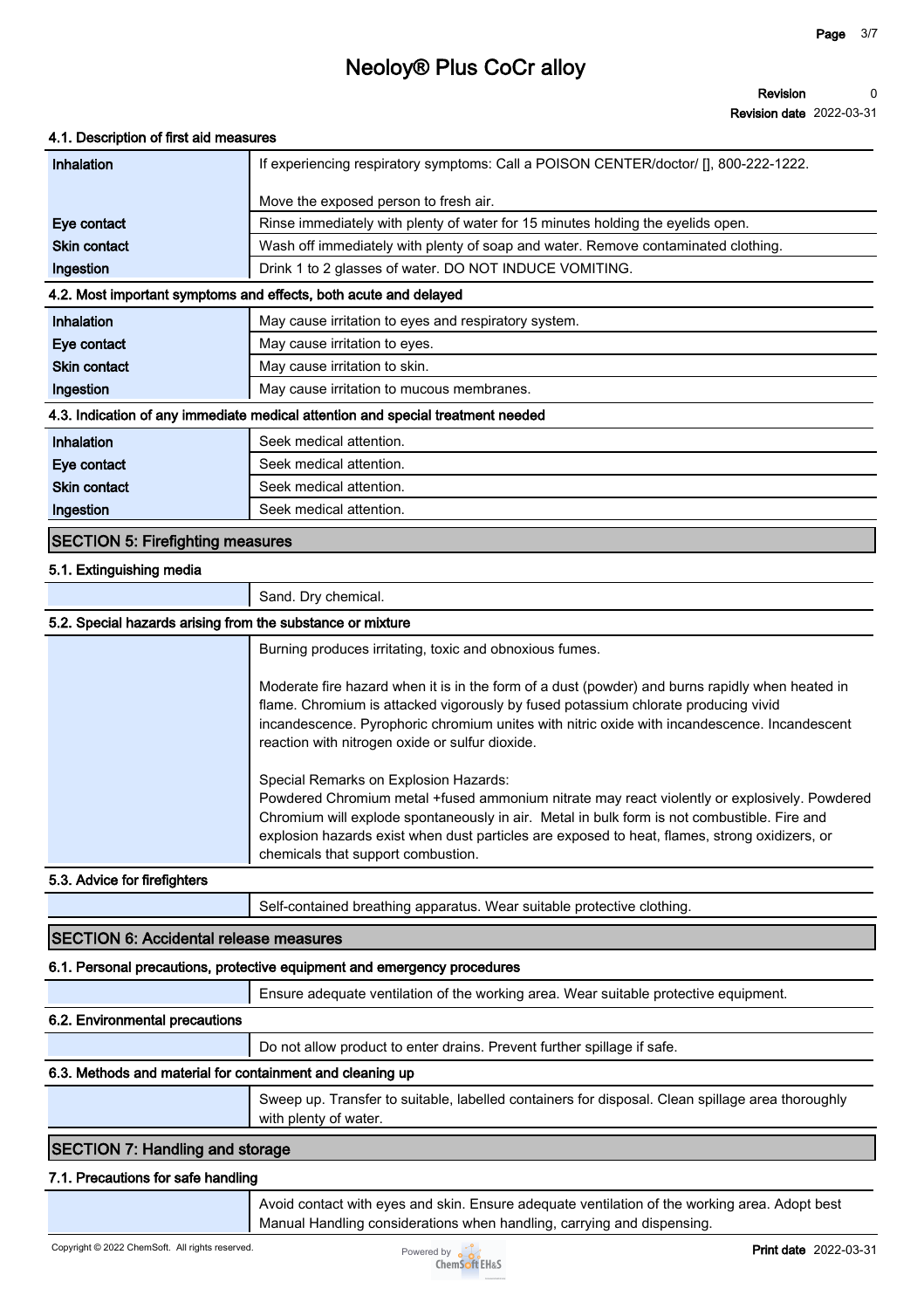### **7.2. Conditions for safe storage, including any incompatibilities Keep in a cool, dry, well ventilated area. Keep containers tightly closed. Store in correctly labelled containers.**

### **7.3. Specific end use(s)**

**Foundry material.**

#### **SECTION 8: Exposure controls/personal protection**

#### **8.1. Control parameters**

| Ensure adequate ventilation of the working area.                                           |
|--------------------------------------------------------------------------------------------|
|                                                                                            |
| exposure limits: Chromium 7440-47-3 - OSHA PEL (respirable fraction) 1 mg/m3 TWA, ACGIH    |
| TLV 0.5 mg/m3 TWA (respirable fraction).                                                   |
| exposure limits: Ferric oxide 1309-37-1 - OSHA PEL total dust 15 mg/m3 TWA, OSHA PEL 5     |
| mg/m3 (respirable fraction) TWA, ACGIH TLV 5 mg/m3 TWA (respirable fraction).              |
| exposure limits: Molybdenum 7439-98-7 - OSHA PEL total dust 15 mg/m3 TWA, ACGIH TLV 3      |
| mg/m3 TWA (respirable fraction).                                                           |
| exposure limits: Cobalt 7440-48-4 - OSHA PEL (metal dust and fume fraction) 0.1 mg/m3 TWA, |
| ACGIH TLV 0.2 mg/m3 TWA (respirable fraction - BEI).                                       |
| exposure limits: Nickel 7440-02-0 - OSHA PEL (respirable fraction) 1 mg/m3 TWA, ACGIH TLV  |
| 1.5 mg/m3 TWA (inhalable fraction).                                                        |

#### **8.1.1. Exposure Limit Values**

| Chromium | WEL 8-hr limit ppm: -      | WEL 8-hr limit mg/m3: $0.5$  |
|----------|----------------------------|------------------------------|
|          | WEL 15 min limit ppm: -    | WEL 15 min limit mg/m3: -    |
|          | WEL 8-hr limit mg/m3 total | WEL 15 min limit mg/m3 total |
|          | inhalable dust:            | inhalable dust:              |
|          | WEL 8-hr limit mg/m3 total | WEL 15 min limit mg/m3 total |
|          | respirable dust:           | respirable dust:             |

#### **8.2. Exposure controls**

| 8.2.1. Appropriate engineering<br>controls         | Ensure adequate ventilation of the working area. |  |
|----------------------------------------------------|--------------------------------------------------|--|
| 8.2.2. Individual protection<br>measures           | Wear chemical protective clothing.               |  |
| Eye / face protection                              | Approved safety goggles.                         |  |
| Skin protection -<br>Handprotection                | Chemical resistant gloves (PVC).                 |  |
| <b>Respiratory protection</b>                      | Wear:. Suitable respiratory equipment.           |  |
| <b>SECTION 9: Physical and chemical properties</b> |                                                  |  |

**9.1. Information on basic physical and chemical properties**

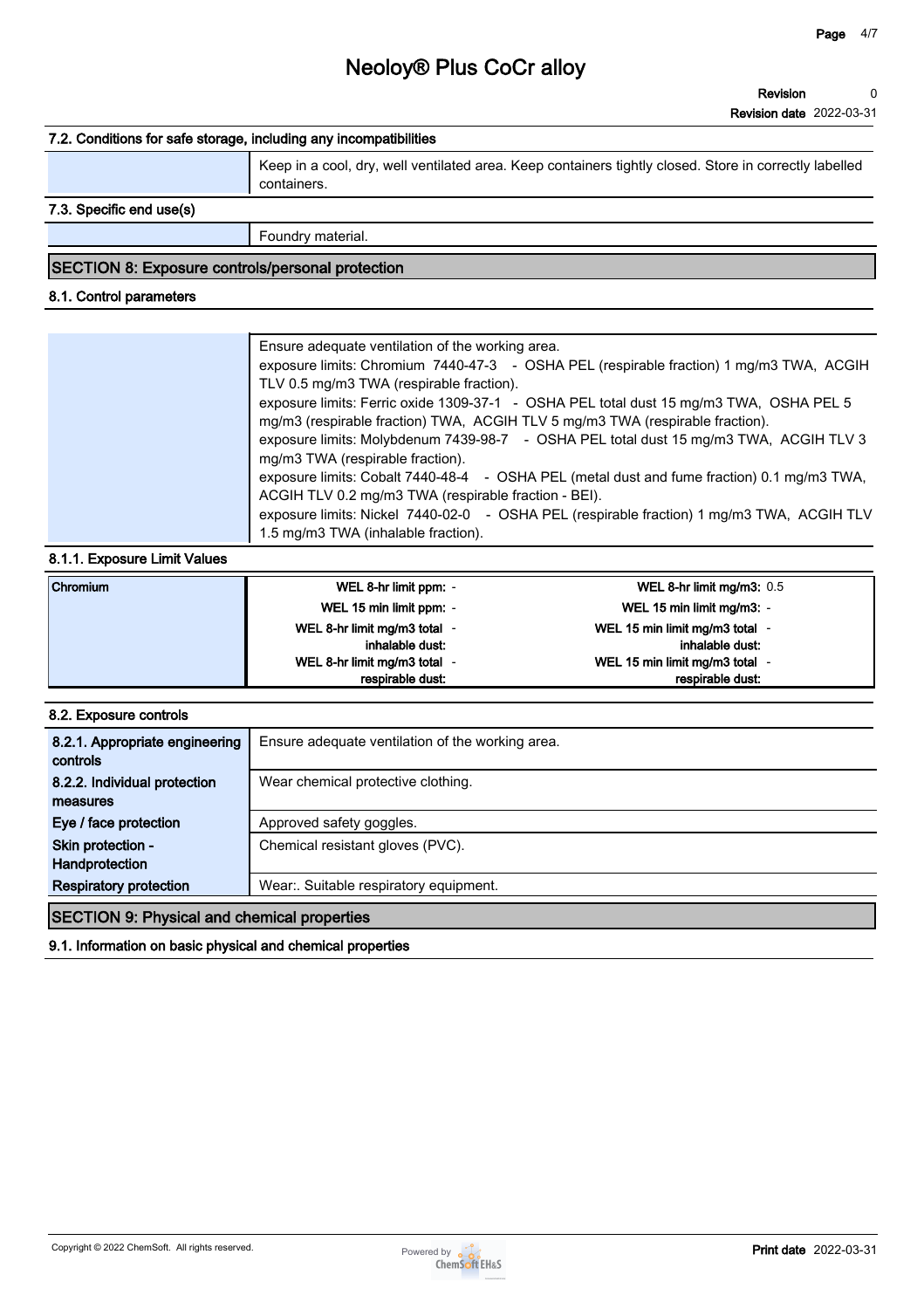#### **9.1. Information on basic physical and chemical properties**

| Appearance                                    | Solid/Pellets                            |
|-----------------------------------------------|------------------------------------------|
| <b>Colour</b> Silver                          |                                          |
|                                               | <b>Odour</b>   Odourless                 |
|                                               | pH   Not applicable.                     |
| <b>Melting point</b> $\vert$ = 1376 °C        |                                          |
|                                               | <b>Freezing Point</b> Not applicable.    |
| Initial boiling point   Not applicable.       |                                          |
|                                               | Flash point   Not applicable.            |
| Evaporation rate   Not applicable.            |                                          |
| Flammability (solid, gas)   No data available |                                          |
|                                               | Relative density 8.7 (H2O = 1 $@$ 20 °C) |
|                                               | Fat Solubility   Not applicable.         |
| Partition coefficient   Not applicable.       |                                          |
| Autoignition temperature   Not relevant       |                                          |
|                                               | Viscosity   Not applicable.              |
| Explosive properties   No data available      |                                          |
| <b>Oxidising properties</b> No data available |                                          |
|                                               | <b>Solubility</b> Not applicable.        |

#### **9.2. Other information**

| Conductivity | applicable.<br>NM |
|--------------|-------------------|
| Surfoco      | NM                |
| <b>DL</b>    | applicable.       |
| . к. вкл     | $ -$              |

### **SECTION 10: Stability and reactivity**

#### **10.1. Reactivity**

|                                              | Stable under normal conditions.                                                     |  |  |  |
|----------------------------------------------|-------------------------------------------------------------------------------------|--|--|--|
| 10.2. Chemical stability                     |                                                                                     |  |  |  |
|                                              | Stable under normal conditions.                                                     |  |  |  |
| 10.3. Possibility of hazardous reactions     |                                                                                     |  |  |  |
|                                              | Dust. may react with. Strong acids and strong bases. Strong oxidising agents.       |  |  |  |
| 10.4. Conditions to avoid                    |                                                                                     |  |  |  |
|                                              | Keep away from water. petroleum products.                                           |  |  |  |
| 10.5. Incompatible materials                 |                                                                                     |  |  |  |
|                                              | Water. petroleum products.                                                          |  |  |  |
| 10.6. Hazardous decomposition products       |                                                                                     |  |  |  |
|                                              | Burning produces irritating, toxic and obnoxious fumes. toxic chromium oxide fumes. |  |  |  |
| <b>SECTION 11: Toxicological information</b> |                                                                                     |  |  |  |

#### **11.1. Information on toxicological effects**

| Acute toxicity                       | Colbalt. Oral Rat LD50 = 6170 mg/kg.                                            |
|--------------------------------------|---------------------------------------------------------------------------------|
|                                      | Molybdenum. Oral Rat LD50 = > 5000 mg/kg.                                       |
|                                      | Ferric oxid. Oral Rat LD50 = > 5000 mg/kg.                                      |
| Skin corrosion/irritation            | May cause irritation to skin, eyes and mucous membranes.                        |
| Respiratory or skin<br>sensitisation | May cause sensitisation by skin contact. May cause sensitisation by inhalation. |
| Germ cell mutagenicity               | Based on available data, the classification criteria are not met.               |
| Carcinogenicity                      | Cobalt & Nickel. POSSIBLE CANCER HAZARD (CONTAINS MATERIAL WHICH) MAY CAUSE     |
|                                      | CANCER BASED ON ANIMAL DATA.                                                    |

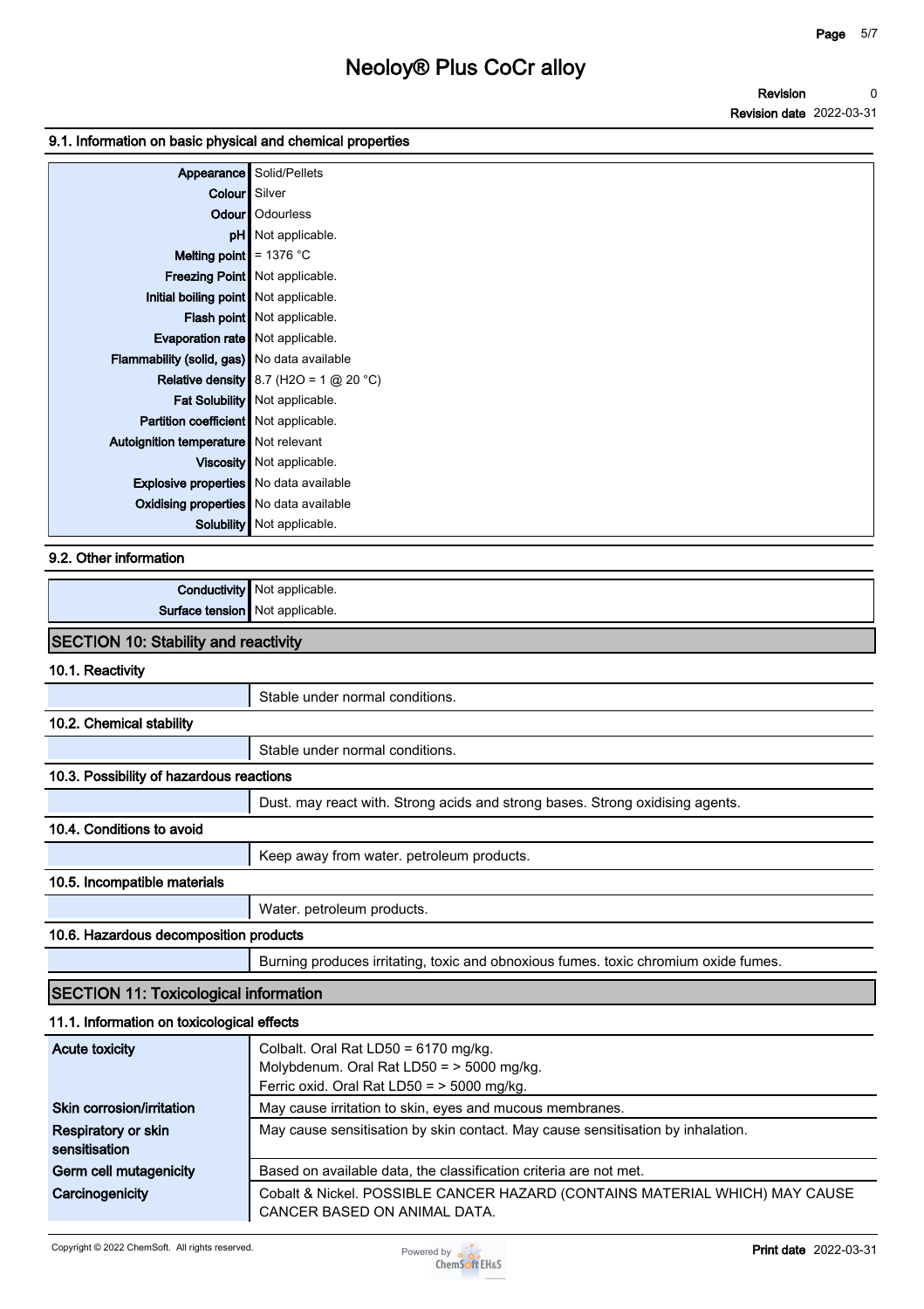|                                            | <b>Revision date</b> 2022-03-31                                                        |  |  |
|--------------------------------------------|----------------------------------------------------------------------------------------|--|--|
| 11.1. Information on toxicological effects |                                                                                        |  |  |
| Reproductive toxicity                      | Based on available data, the classification criteria are not met.                      |  |  |
| STOT-repeated exposure                     | Harmful if swallowed.                                                                  |  |  |
| 11.1.4. Toxicological Information          |                                                                                        |  |  |
|                                            | No data available                                                                      |  |  |
| <b>SECTION 12: Ecological information</b>  |                                                                                        |  |  |
| 12.1. Toxicity                             |                                                                                        |  |  |
|                                            | No data available                                                                      |  |  |
| 12.2. Persistence and degradability        |                                                                                        |  |  |
|                                            | No observed adverse effect level.                                                      |  |  |
| 12.3. Bioaccumulative potential            |                                                                                        |  |  |
|                                            |                                                                                        |  |  |
| <b>Partition coefficient</b>               |                                                                                        |  |  |
|                                            | Neoloy® Plus CoCr alloy Not applicable.                                                |  |  |
| 12.4. Mobility in soil                     |                                                                                        |  |  |
|                                            | No data is available on this product.                                                  |  |  |
| 12.5. Results of PBT and vPvB assessment   |                                                                                        |  |  |
|                                            | Not applicable.                                                                        |  |  |
| <b>SECTION 13: Disposal considerations</b> |                                                                                        |  |  |
| 13.1. Waste treatment methods              |                                                                                        |  |  |
|                                            | Dispose of in compliance with all. local and national regulations.                     |  |  |
| <b>General information</b>                 |                                                                                        |  |  |
|                                            | Do not allow runoff water to enter sewers or drains.                                   |  |  |
| <b>Disposal methods</b>                    |                                                                                        |  |  |
|                                            | Contact a licensed waste disposal company.                                             |  |  |
| Disposal of packaging                      |                                                                                        |  |  |
|                                            | Do NOT reuse empty containers. Empty containers can be sent for disposal or recycling. |  |  |
| <b>SECTION 14: Transport information</b>   |                                                                                        |  |  |
| 14.1. UN number                            |                                                                                        |  |  |
|                                            | The product is not classified as dangerous for carriage.                               |  |  |
| 14.2. UN proper shipping name              |                                                                                        |  |  |
|                                            | The product is not classified as dangerous for carriage.                               |  |  |
| 14.3. Transport hazard class(es)           |                                                                                        |  |  |
|                                            | The product is not classified as dangerous for carriage.                               |  |  |
| 14.4. Packing group                        |                                                                                        |  |  |
|                                            | The product is not classified as dangerous for carriage.                               |  |  |
| 14.5. Environmental hazards                |                                                                                        |  |  |
|                                            | The product is not classified as dangerous for carriage.                               |  |  |
| 14.6. Special precautions for user         |                                                                                        |  |  |
|                                            |                                                                                        |  |  |